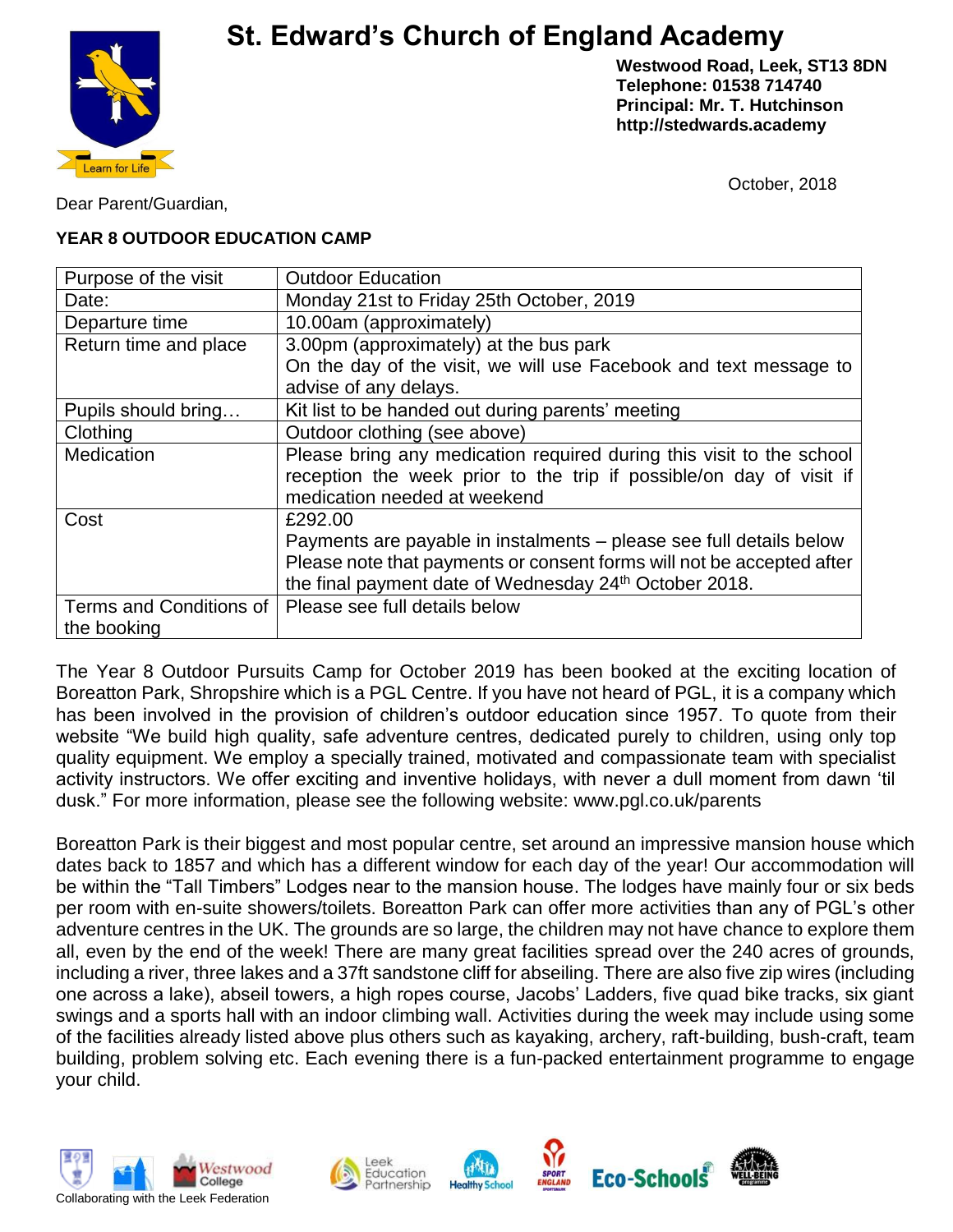Please note that we have booked 150 places for this outdoor education trip and have based this figure on the average number of pupils who have chosen to participate in similar trips over the last few years. We expect this number of places to fill up quickly, so please book early.

### **If you wish for your child to attend the Outdoor Pursuits Camp, a non-refundable deposit of £45.00 is required by Wednesday 24th October, 2018 to secure a place.**

The total cost of the week, including transport will be £292.00.

As this is a considerable amount of money and we appreciate that some parents will still be paying towards the Year 7 French trip, we are offering 2 payment options to parents:

### **All: Pay a non-refundable deposit of £45.00 via Parent pay by 24th October, 2018 to guarantee your booking**

- Option 1 Make the final payment (another  $£247.00$ ) immediately no further payment will be required.
- Option 2 After paying the initial non-refundable deposit of £45.00, make four further payments: A payment of £70.00 by  $31<sup>st</sup>$  January 2019 A payment of £70.00 by 29th March 2019 A payment of £70.00 by  $31<sup>st</sup>$  May 2019 A final payment of  $£37.00$  by 14<sup>th</sup> June 2019

# **We can only guarantee your child a place if you pay the initial £45 deposit by 24th October, 2018.**

According to PGL's terms of and conditions, if you cancel your child's place, the following fees will apply:

"In the event of cancellation by a paying member more than 8 weeks before your course, the deposit and any interim payments may be transferred to a substitute member. However, if this is not possible, then the deposit and interim payment will be retained by us. For cancellations made less than 8 weeks prior to your course, the payments made may be transferred to a substitute member but we reserve the right to charge an administration fee of £25, plus any direct costs incurred. However, if a transfer is not possible, the cancellation will be subject to the following charges:

- 56-29 days before your course: 60%
- 28-15 days before your course: 80%
- 14 days or less before your course: 100%"

**Please note that although withdrawals due to illness/medical reasons with documented proof can be claimed off the insurance, any withdrawal for other reasons can only be refunded at the school's discretion if another pupil is able to take the place. No refunds will be possible within 2 weeks of the trip and any refunds are calculated on a sliding scale prior to this. Like with any holiday booking through a travel agent, deposits are not refundable. In addition to this, if the agreed amount is not paid in full by the dates agreed, your child may not be allowed to travel. Please note that the school will not be responsible for any fees associated with cancellations or changes.**